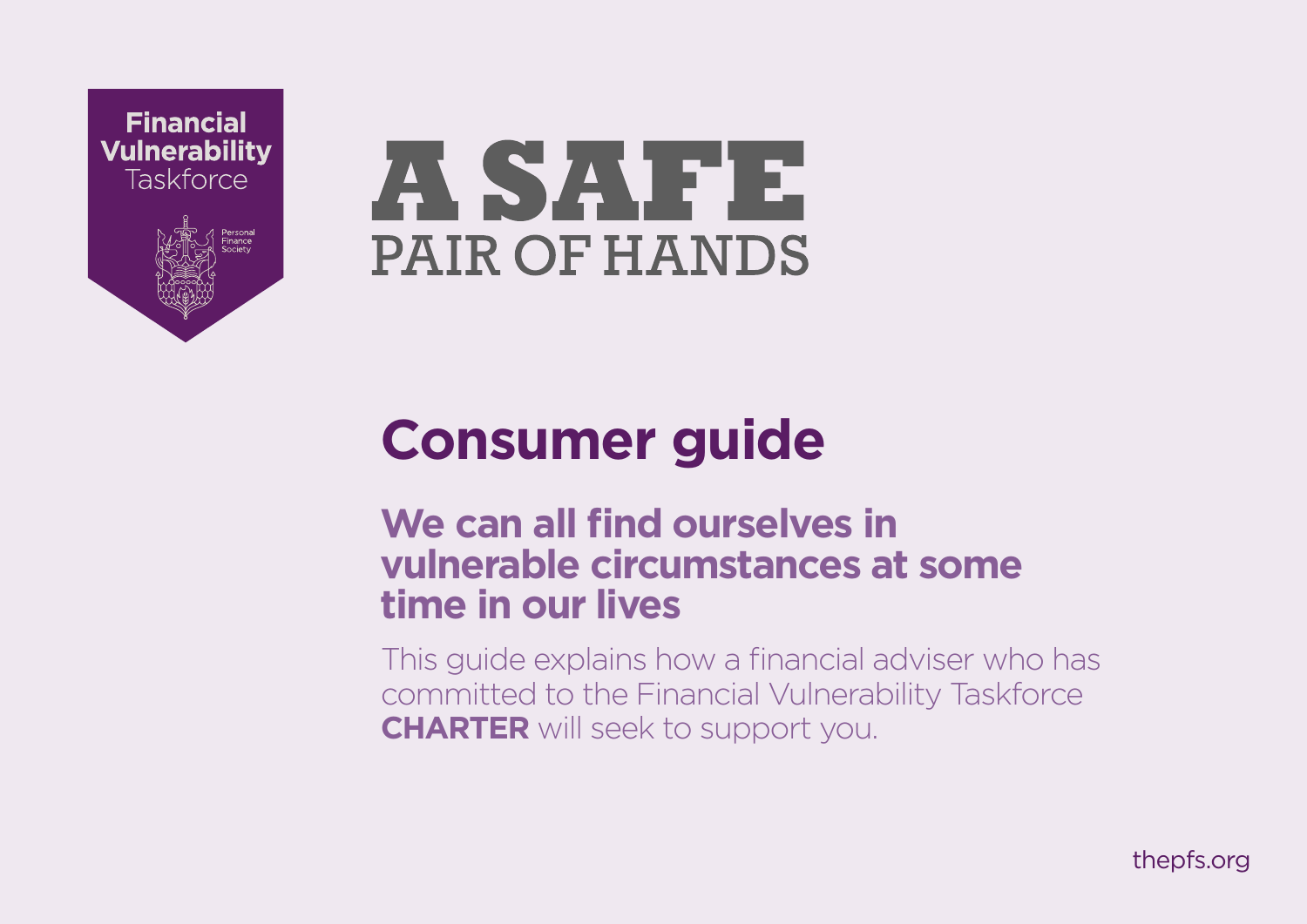# **Your guide to the Financial Vulnerability Taskforce and its CHARTER**

### **What is the Financial Vulnerability Taskforce?**

The Financial Vulnerability Taskforce is a newly created independent and inclusive representative body covering the personal finance sector. Supported by the Personal Finance Society, its ultimate purpose is to promote greater **understanding** of vulnerability, encourage appropriate behaviours and establish good **practice** amongst personal finance professionals in respect of people who find themselves in vulnerable circumstances.

### **What is its CHARTER?**

At the heart of this initiative is a **CHARTER** which underpins the work of the Taskforce and sets out how professionals who commit to it are expected to work with customers in vulnerable circumstances.

You can be confident when dealing with a financial planning firm or adviser which has made this commitment that they will use their best endeavours to provide you with a service that recognises your unique circumstances and delivers the same outcomes that you would expect if you were not in vulnerable circumstances.

### **Who is the Personal Finance Society?**

The Personal Finance Society is the professional body for the financial advisory profession in the UK. It promotes ethical behaviour, high standards of professionalism, technical knowledge and client service for the ultimate benefit of the profession and the customer alike.

It is part of the Chartered Insurance Institute, the world's largest professional body dedicated to insurance and personal finance, which seeks to secure and justify the confidence of the public through its Royal Charter.

### **A safe pair of hands when you need them most**

**Financial Vulnerability Taskforce** 

Vulnerability is something that can affect us all; through unexpected events such as illness, loss of employment, divorce or even the sudden acquisition of wealth through inheritance or a lottery win.

While some health issues can lead to permanent vulnerability, fortunately in most cases it is a temporary phenomenon. But when it happens, you need to be assured that the professionals who support you fully understand its consequences and how best to continue to provide the highest quality service in these changed circumstances.

When financial planning and advice firms and individual advisers commit to the Charter, they agree to abide at all times to the nine commitments.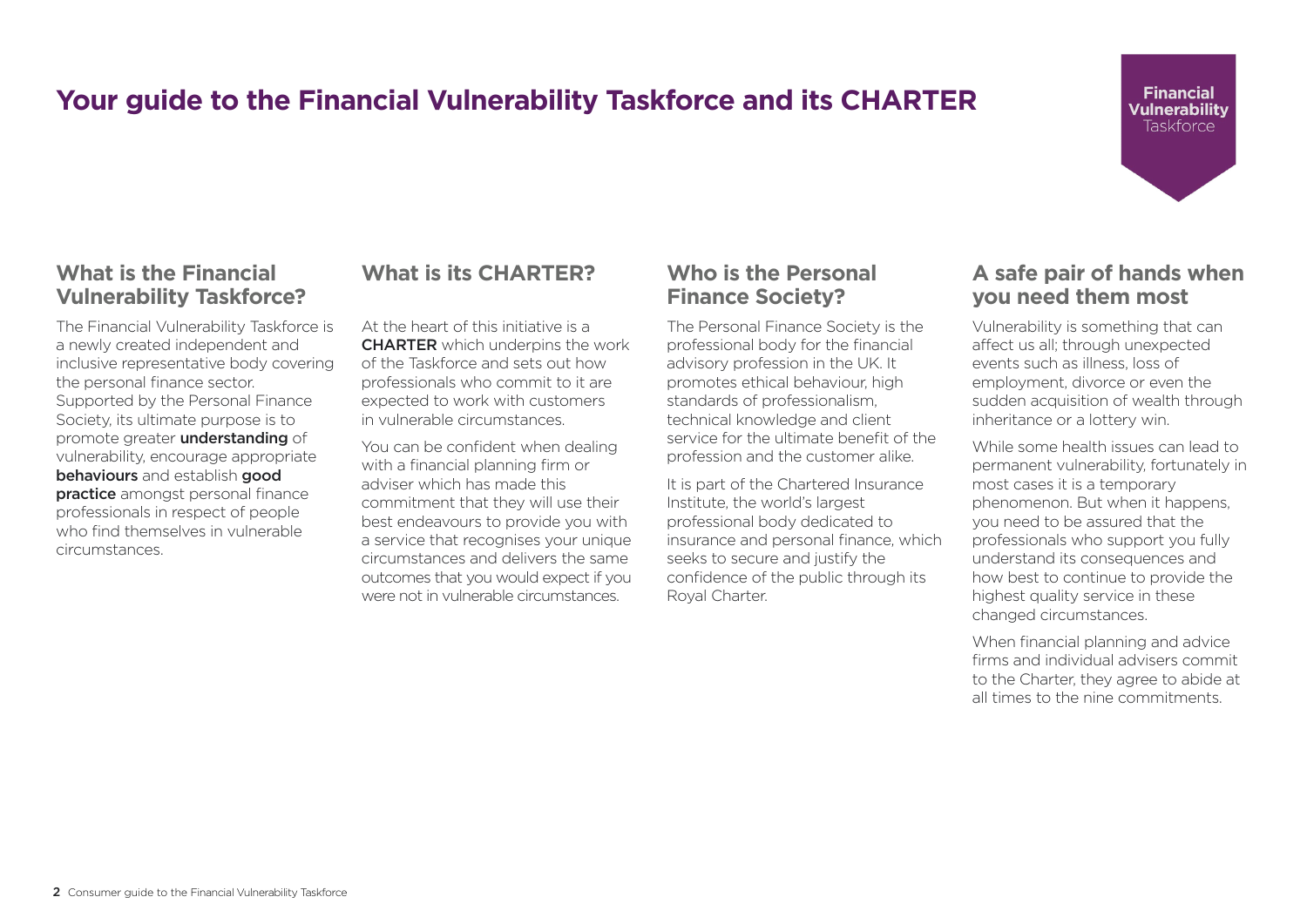## **What to expect from firms and advisers who commit to the CHARTER**

Advisers, financial planners and firms who adopt the Charter agree to abide by nine commitments, which are outlined below. The Charter can be viewed at [thepfs.org/about-us/initiatives/financial-vulnerability-taskforce/the-charter/](https://www.thepfs.org/about-us/initiatives/financial-vulnerability-taskforce/the-charter/) You can find out more about the Financial Vulnerability Taskforce here: www.fytaskforce.co.uk

#### 1. Making advice easier to understand

Recognising that many consumers will find it difficult to understand many of the technical and specialist concepts and terms used in financial planning, firms and advisers will go out of their way to explain things in an accessible way. They will only proceed once they are satisfied that their client fully understands the implications of the advice being given.

#### 2. Placing your interests above all else

As a client, at all times your needs will take priority over the financial interests of the firm or adviser and they will always use their best endeavours to provide an appropriate, personalised service for all their clients.

### 3. Understanding how your circumstances might make you vulnerable

Firms and advisers will understand that vulnerability can be physical, mental, emotional or simply the result of a lack of understanding. Being dynamic in nature, it may be short-lived or longer term, sometimes permanent, transient, recurring or fluctuating over time and may be hidden. Firms and advisers committed to the Charter will act appropriately and with sensitivity in each case.

### 4. Not making assumptions about you

All clients will be treated fairly, regardless of their identity, age, gender, race, sexual orientation, disability, gender reassignment, religion or belief and they will guard against making assumptions about you.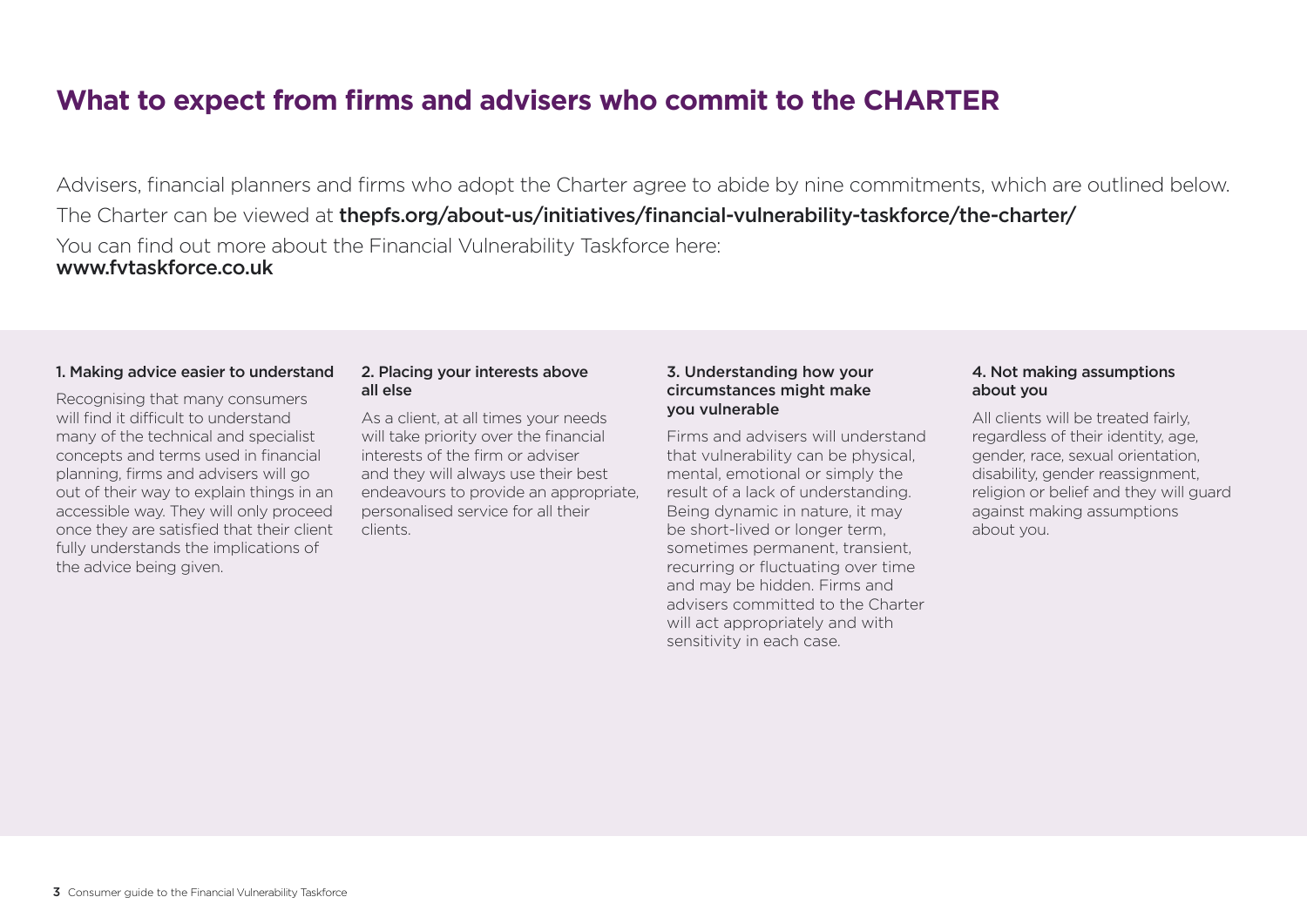# **What to expect from firms and advisers who commit to the CHARTER** - continued

#### 5. Not labelling you

Using appropriate language is important. For example, adopters of the Charter recognise that vulnerability relates to circumstances and not to a category of person and will not seek to label you as a vulnerable person but someone who is currently in vulnerable circumstances.

#### 6. Dealing with you sensitively

They will understand that people in vulnerable circumstances are often unaware of their vulnerability and, where they are aware, might not acknowledge it nor wish to be described as vulnerable. Firms and advisers will therefore acknowledge a heightened professional obligation towards those in vulnerable circumstances and the need for raised awareness, greater sensitivity, and additional technical competencies.

#### 7. Adapting processes and maintaining your confidentiality

If you are considered to be in vulnerable circumstances, you will be encouraged to recognise your vulnerability, safe in the knowledge that business processes and professional services will be adapted so that you do not suffer detriment at any point. You can also expect outcomes to be achieved that are at least as good as for those who are not in vulnerable circumstances. They will also maintain confidentiality and ensure behaviours are fully compliant with all relevant legislation.

### 8. Ensuring staff are knowledgeable and appropriately trained

Firms and advisers who commit to the Charter will make sure all members of their organisations deal compassionately, empathetically and effectively with those in vulnerable circumstances by raising awareness of vulnerability and by providing appropriate training in supporting those in vulnerable circumstances.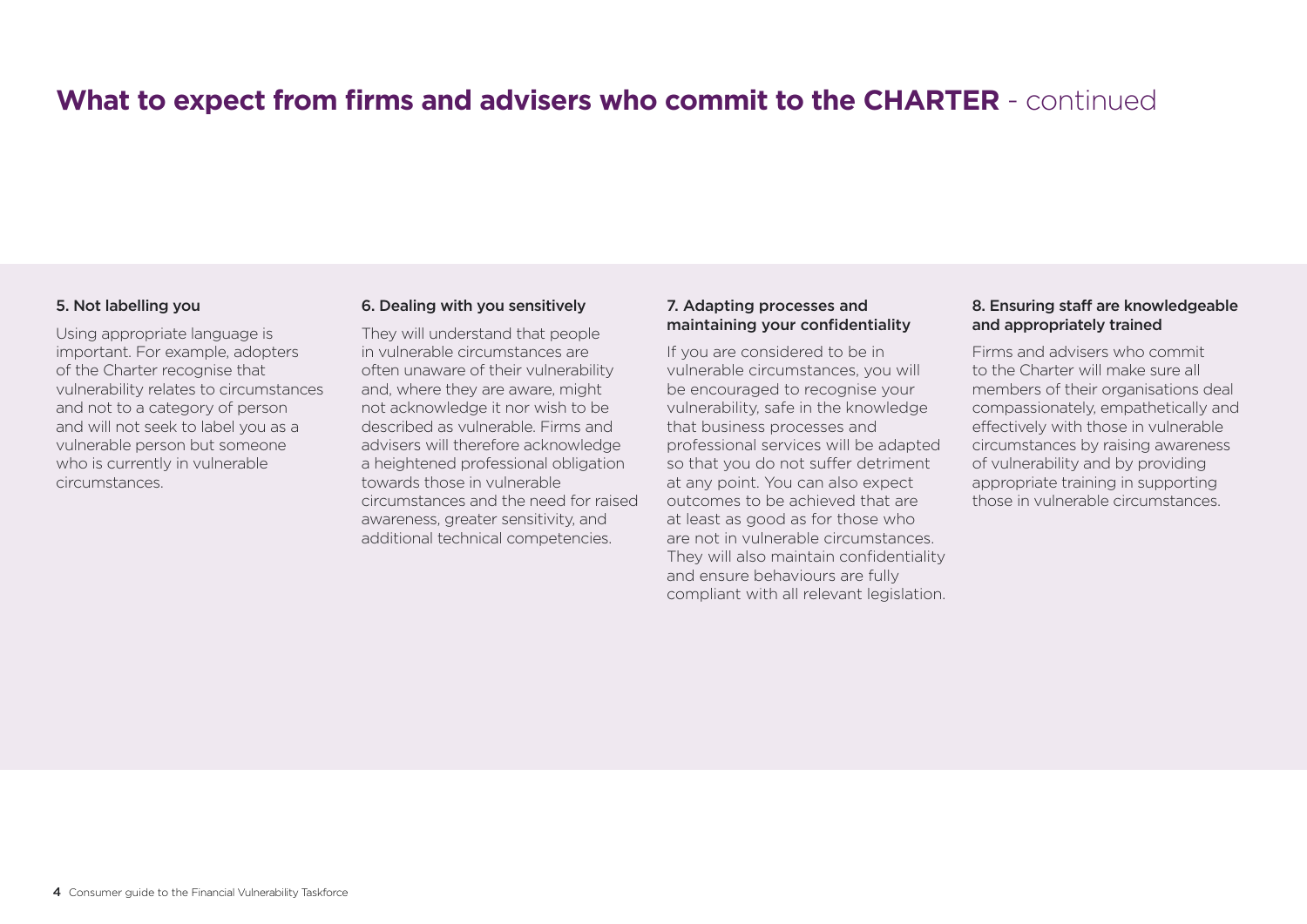# **What to expect from firms and advisers who commit to the CHARTER** - continued

### 9. Taking appropriate action if you are in harm's way

In those rare situations where it is recognised that a client in vulnerable circumstances may be in immediate danger of significant abuse or harm, or may need immediate support, action will be taken to mitigate the risks they face including contacting the appropriate authorities if necessary.

Examples of abuse or harm include inappropriate pressure from a third party and scams.